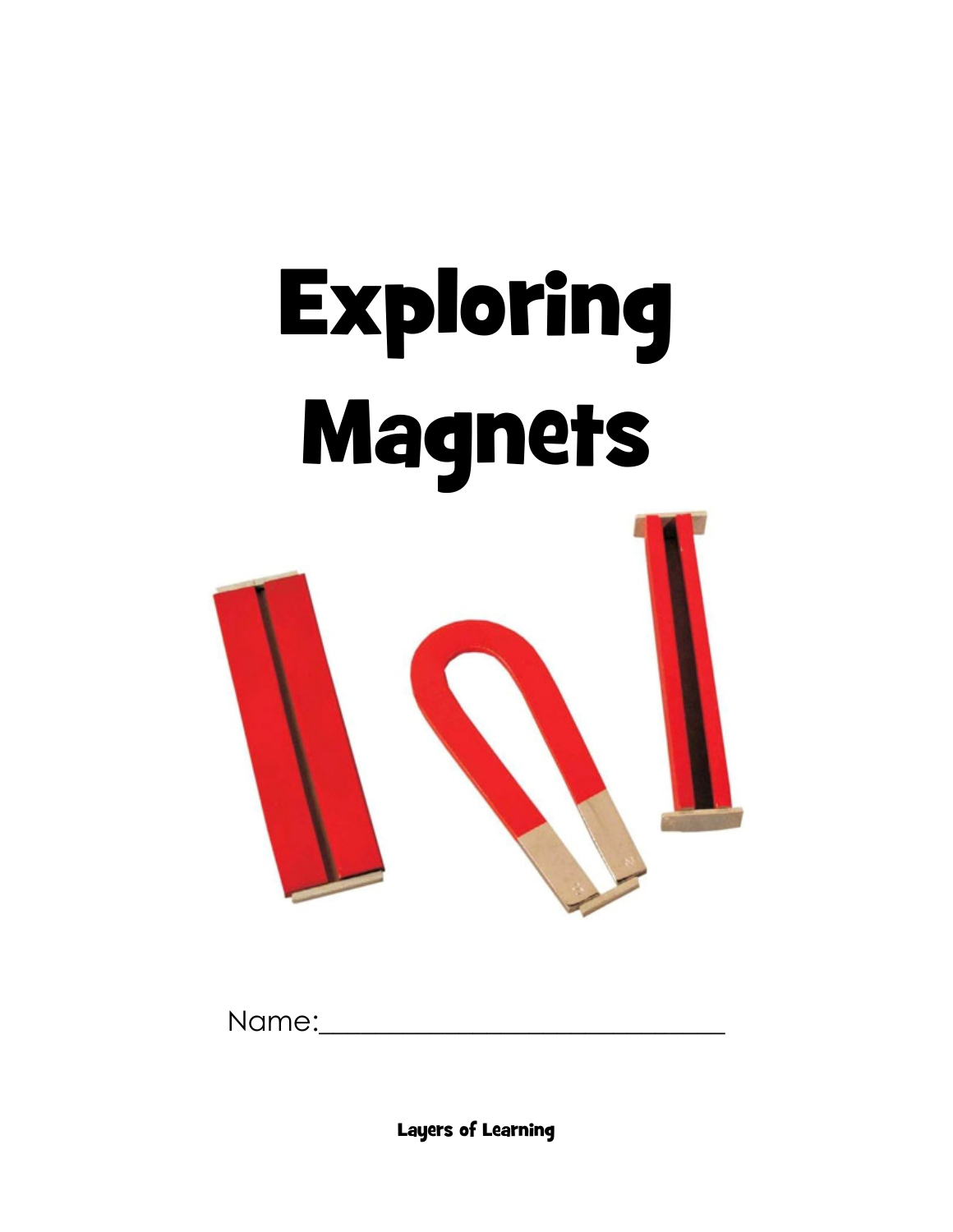## What is a Magnet?

A magnet is an object that can push or pull things using a force called magnetism. You can't see this force. When electrons in an object all line up and face the same direction, one end of a magnet gets a positive charge and the other end gets a negative charge (we call the ends the north and south poles).

The two ends attract each other. All magnets have two poles. The pull of a magnet is it's very strongest at the poles. The pole of one magnet can pull or push the pole of another magnet. The north pole of one magnet will attract the south pole of another. Two north poles or two south poles will repel each other, or push each other away.



## Magnets in many shapes, sizes, and strengths

Magnets come in many sizes and shapes. There are horseshoe magnets, round magnets, bar magnets, and many other shapes too. There is a kind of mineral called magnetite that is magnetic. It can come in any shape. Even the earth is one big magnet.



Some magnets are stronger than others. Strong magnets have strong magnetic fields and can attract objects from far away. Weaker magnets have weaker magnetic fields and they can only attract objects that are close. The magnets that stick to our fridges are very small, but there are also huge magnets attached to heavy machinery that pick up scrap metal in junkyards.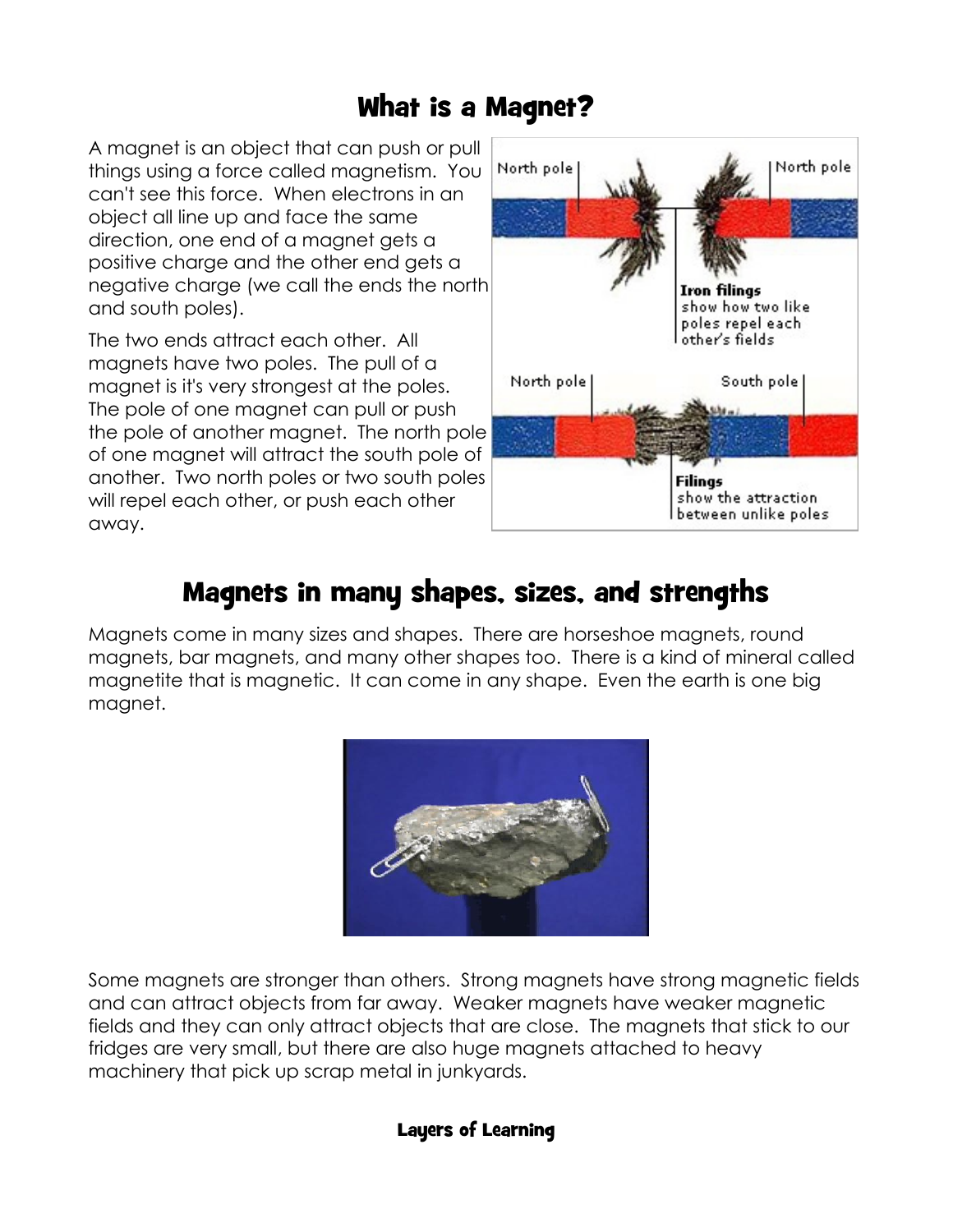# Magnet Exploration

What will a magnet attract? If something is magnetic, a magnet will stick to it. Find at least 3 things around the house that are magnetic and 3 things that are not. (Be careful! Magnets can ruin things like televisions, computers, CD's, and other electronic equipment. Don't touch magnets to these things!)

| <b>Magnetic</b> | <b>Not Magnetic</b> |
|-----------------|---------------------|
|                 |                     |
|                 |                     |
|                 |                     |
|                 |                     |
|                 |                     |
|                 |                     |
|                 |                     |
|                 |                     |
|                 |                     |
|                 |                     |
|                 |                     |
|                 |                     |
|                 |                     |
|                 |                     |
|                 |                     |
|                 |                     |

Will a magnet attract silverware? A plastic ball? Wood? Paper? A key? What do things that magnets attract have in common?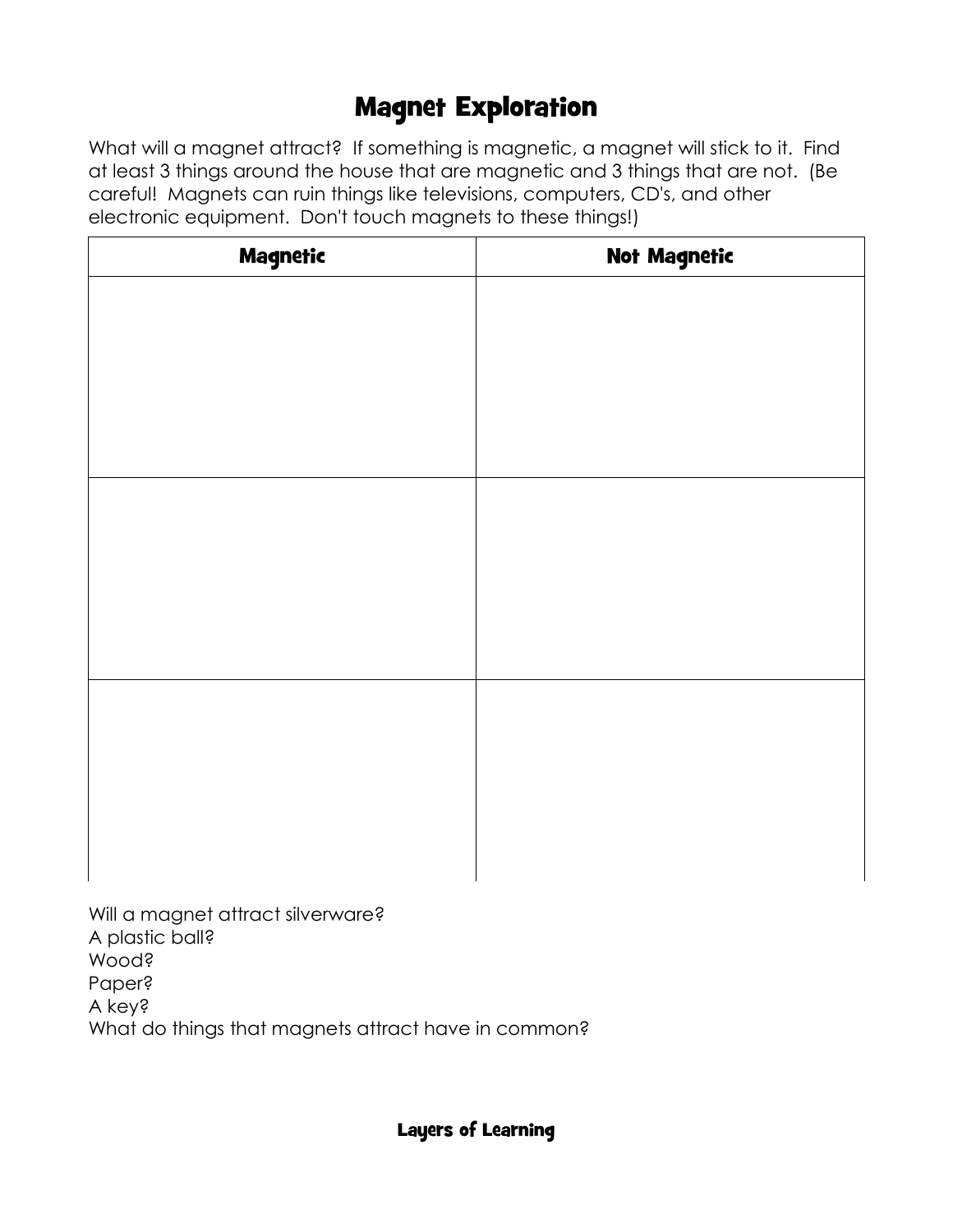## Magnetic Field Experiment

All magnets have a magnetic field. That's the space around a magnet in which the magnet can attract, or pull in, objects.



Hold a paper clip near a magnet. What happens to the paper clip? Draw a picture of what happened.

Now move the paper clip further away. How far away does it need to be before the paper clip is outside the magnetic field and won't be attracted by the magnet anymore? Draw a picture and measure the distance (The answer will vary depending upon the strength of the magnet.)

How far away was the paperclip when it left the magnetic field?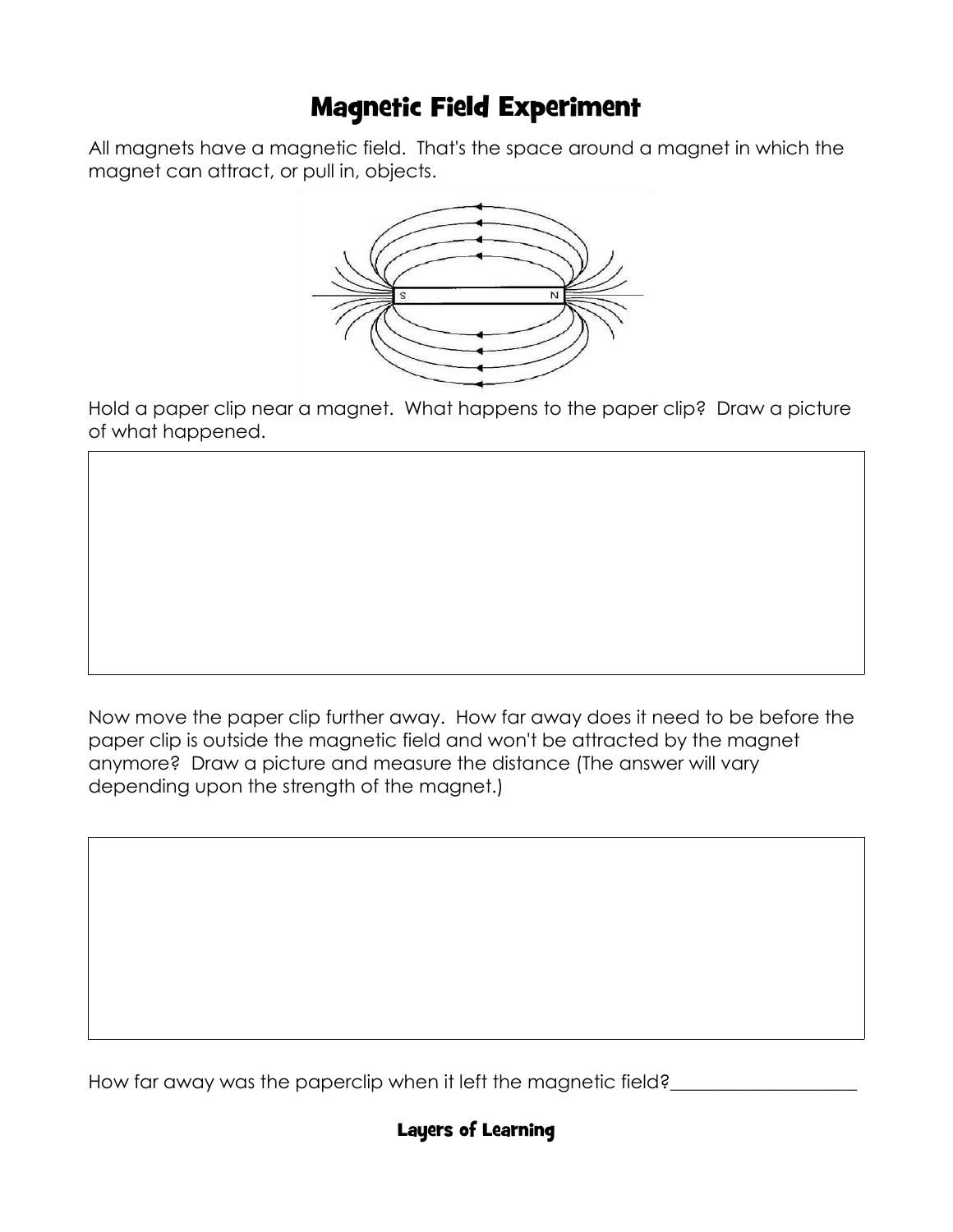## Magnetic Levitation Exploration

You can make objects levitate using the force of magnetism.

Try this:

- 1. Place a bar magnet on the edge of a table, with just a bit hanging over the edge.
- 2. Tie a string onto a paper clip.
- 3. Hold the string so the paper clip comes near the magnet, but does not touch it.
- 4. The paper clip should stand straight out in the air, toward the magnet.

What happened?

Now try this:

- 1. Get ring-shaped magnets.
- 2. Get a wooden dowel, small enough for the ring magnets to fit around.
- 3. Holding the dowel vertically, one end resting on a table, place the ring magnets one at a time on the dowel, making sure that North and South poles are facing each other, so the magnets repel, instead of attract.

What happened?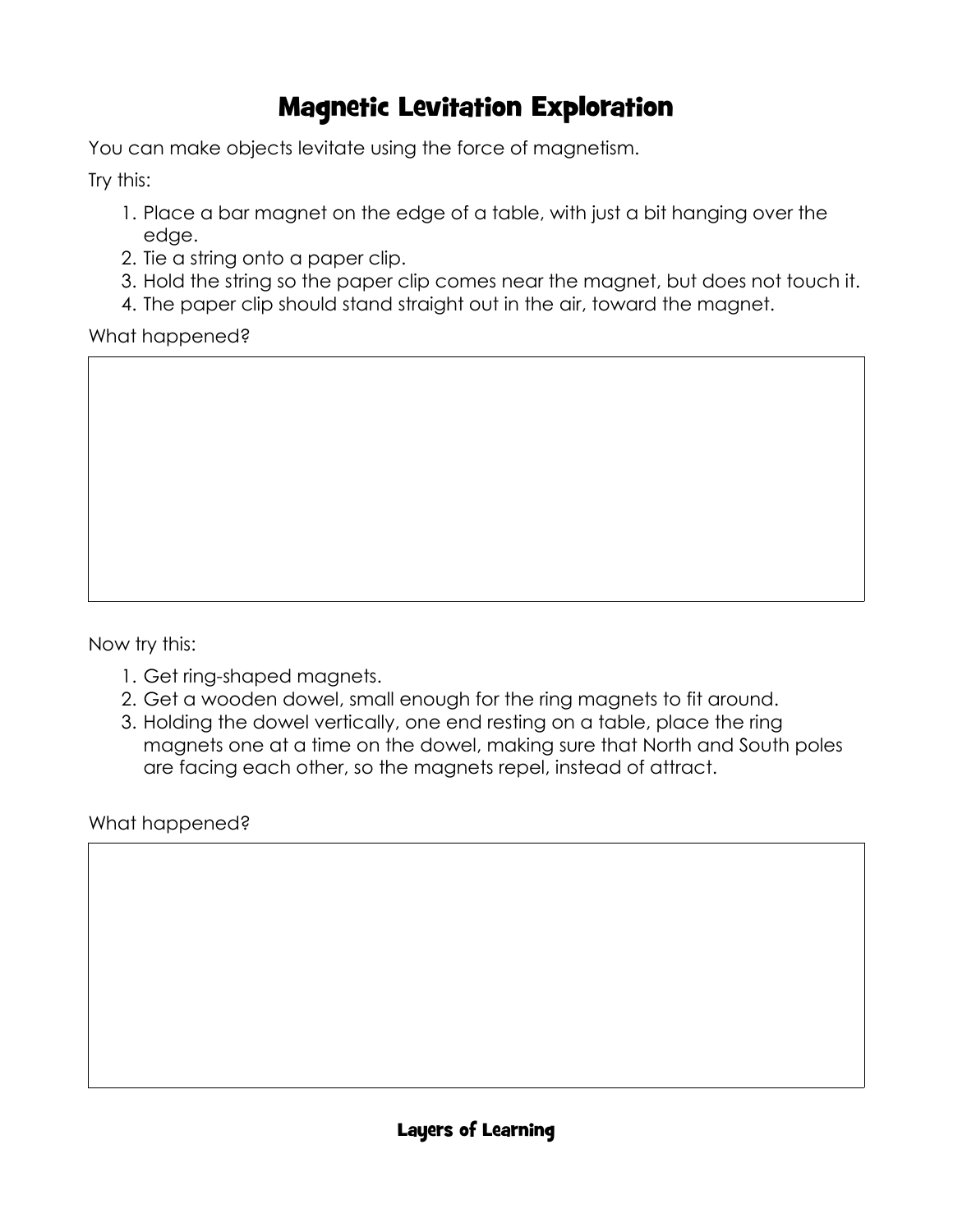# Magnetism and Sea Turtles

Earth is one giant magnet. Many scientists believe that the magnetic field of earth is what helps animals find their way as they migrate. It may guide geese as they fly long distances. Loggerhead sea turtles seem to know where to go. They begin life as eggs. When they hatch on sandy Florida beaches they race to the ocean. They start swimming and follow a certain path around the Atlantic ocean (without their parents!). They likely know where to go by using the earth's magnetic field to guide them. As the turtles swim they feel changes in the earth's magnetic field and know which direction to swim in. The turtles swim for months across the ocean. They make a giant loop from Florida, northeast through the Atlantic to near the Mediterranean Sea, and then head south along Africa, finally returning back west to Florida.

Draw the path loggerhead turtles take through the Atlantic Ocean:



It takes between five and ten years for the turtles to finish their journey! They swim over 8,000 miles!! The journey helps them stay alive because the path they travel is warm and has plenty of food. Scientists are tracking loggerhead turtles with radios to learn more about them, but most are convinced that it's because of the earth's magnetic field that loggerhead turtles can find their way.

Look up a picture of a loggerhead turtle on the internet and draw one: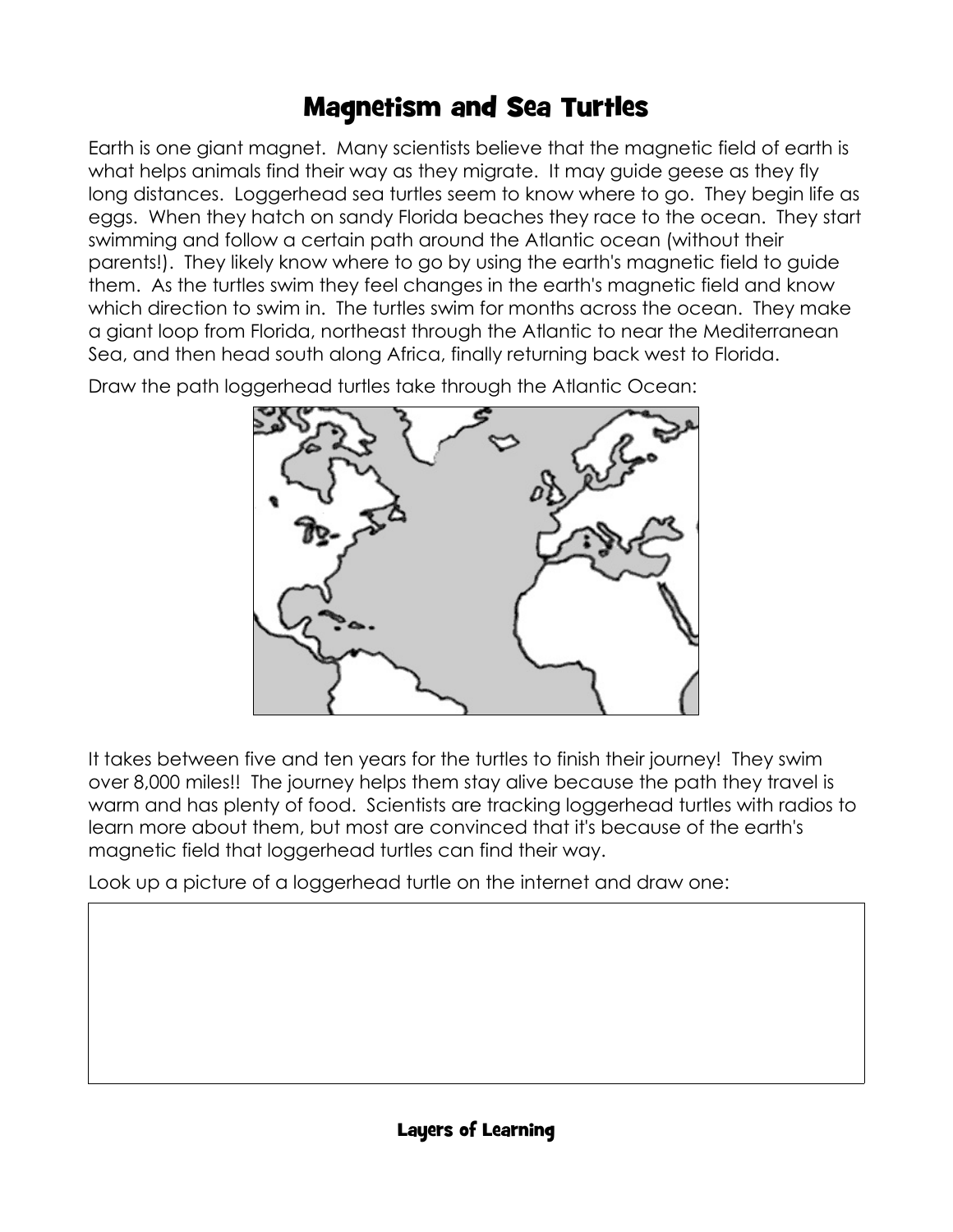## More Magnet Fun

#### Make a Magnet Boat (or car):

- 1. Get a small block piece of clay and shape it into a boat.
- 2. Let it dry or bake it according to instructions on the package.
- 3. Glue a small round magnet to the bottom.
- 4. Place your boat on a table and using a second magnet and holding it under the table, make your boat race around without touching it.

#### Magnetic Tower

- 1. Use a magnet to hold up one paper clip, suspended underneath
- 2. Keep adding paper clips, one at a time, until the magnet will hold no more.
- 3. Have a contest with your siblings to see how many paper clips you can suspend from the magnet.

#### Make a Magnet

- 1. You need a straight pin or a needle and a magnet.
- 2. Rub the magnet along the pin, in one direction, over and over, about 30 times
- 3. Now your pin is a magnet. Use it to pick up other pins.

By rubbing the pin over and over with a magnet, you make all the electrons line up just the way you want them. But this is a temporary magnet, it won't last too long before the electrons go back to their old positions.

#### Magnetic MacGyver Moment

In case you don't recall, MacGyver was a TV show from a few decades ago. It was probably the coolest TV show ever. MacGyver continually got into hot spots and had to use his ingenuity and duct tape to get out of them. In one episode, the bad guys had poisoned MacGyver, then thrown the antidote, in a small metal vial, down into a gutter beneath the street. There was no way MacGyver could reach it, and the poison was working fast. So MacGyver, being MacGyver, found a long steel bar and banging one end hard and repeatedly on the ground he made a magnet, retrieved the metal vial, and lived for another episode.

You too can make a steel bar into a magnet. Try it. Bang it hard on the ground, preferably concrete, over and over until it will pick up nails and other metal objects. Like other magnets, you're lining up those electrons, but this too is a temporary magnet and the electrons will return to their natural position in a few minutes.

### Rescuing A Paperclip

Fill a glass with water and drop a paper clip inside the glass. Take a magnet and place it outside the glass. See if you can pull the paper clip to the side of the glass and all the way up to the top without getting wet!